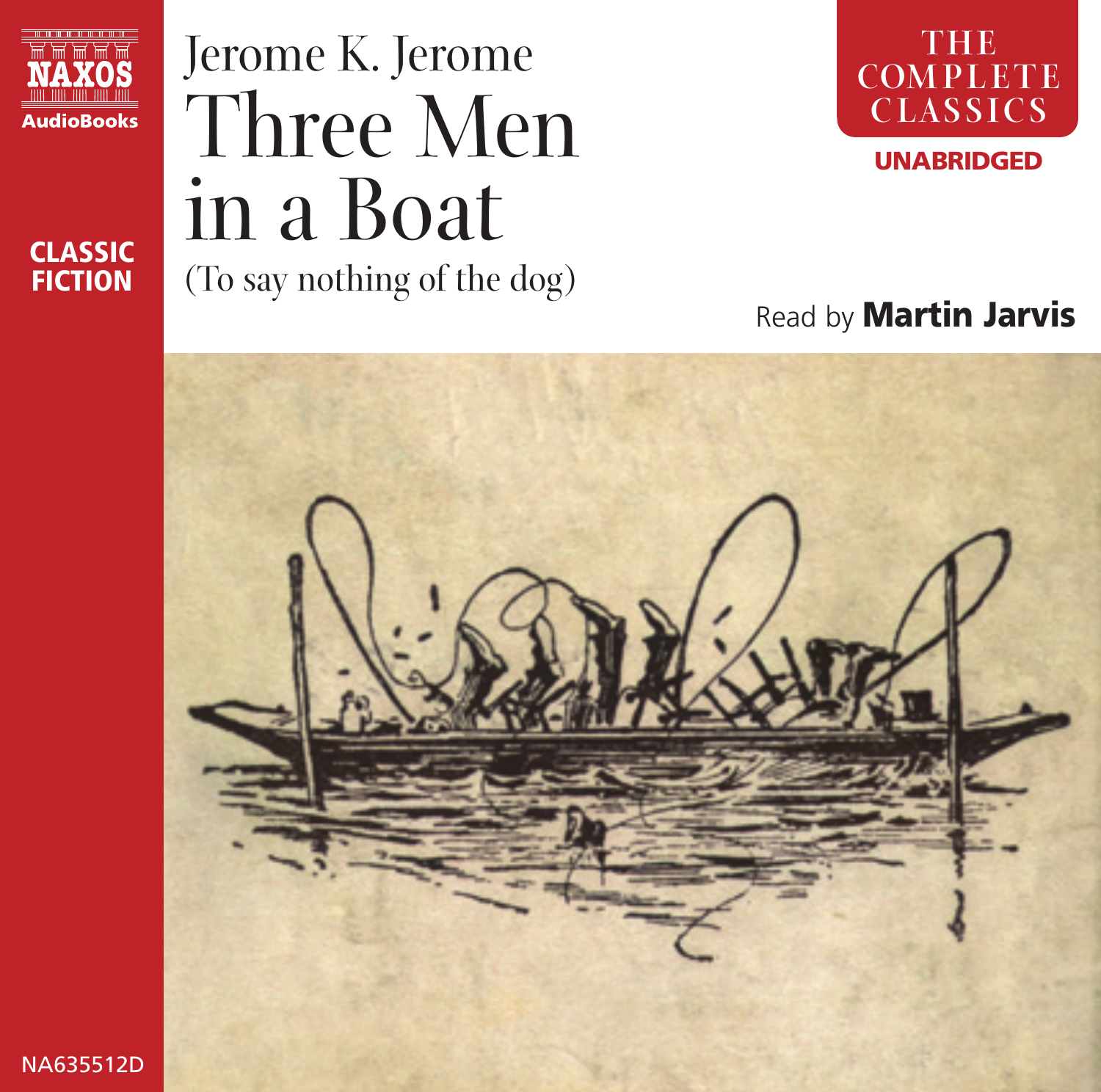| $\vert$ 1      | Chapter 1  | 21:34 |
|----------------|------------|-------|
| 2              | Chapter 2  | 13:40 |
| $\vert$ 3      | Chapter 3  | 15:41 |
| $\vert$ 4      | Chapter 4  | 22:12 |
| $\overline{5}$ | Chapter 5  | 19:04 |
| 6              | Chapter 6  | 23:16 |
| 7              | Chapter 7  | 19:13 |
| 8              | Chapter 8  | 25:03 |
| $\boxed{9}$    | Chapter 9  | 20:47 |
| 10             | Chapter 10 | 20:57 |
| 11             | Chapter 11 | 23:15 |
| 12             | Chapter 12 | 25:25 |
| 13             | Chapter 13 | 27:26 |
| 14             | Chapter 14 | 24:58 |
| 15             | Chapter 15 | 29:15 |
| 16             | Chapter 16 | 8:06  |
| 17             | Chapter 17 | 17:15 |
| 18             | Chapter 18 | 15:28 |
| 19             | Chapter 19 | 22:01 |

### **Total time: 6:34:36**

<u> 1989 - Johann Barn, amerikansk politiker (</u>

the control of the control of the control of the control of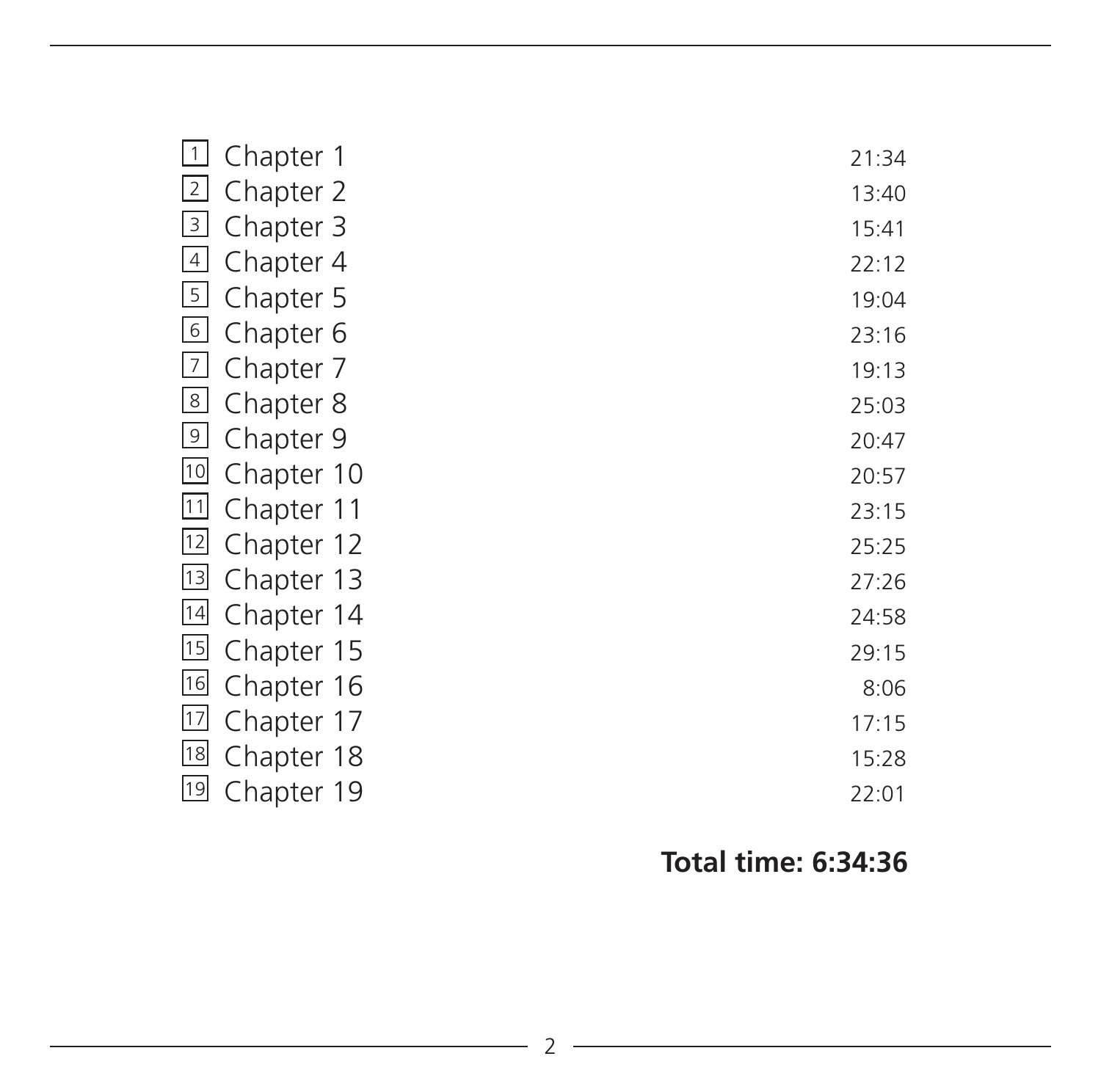# Jerome K. Jerome **Three Men in a Boat**

The nostalgic vision of the Edwardian age, consisting of long, lazy, sun-drenched afternoons spent on or by a gently lapping river really began with Jerome K. Jerome's *Three Men in a Boat*. Although written at the end of Queen Victoria's reign (1889), Jerome anticipated a time early in the next century when the working man would have more leisure time and like Kenneth Grahame's trio of Ratty, Mole and Toad in *The Wind in the Willows* would enjoy nothing better than simply 'messing about in boats'. Guides to the river Thames, pointing out flora and fauna, local beauty spots and local history, were in demand in the 1880s, and Jerome, beginning to establish himself as an essayist and playwright, decided to write such a book and include a few comic anecdotes based on his own boating experiences with his chums George Wingrave and Carl Hentschel. The funny stories grew, the guide diminished, and a classic of English literature was born.

As a humorist, Jerome K. Jerome had had a distinctly unfunny start in life. His father was a strict non-conformist, who was also a lay preacher. Despite having trained as an architect, he had a penchant for dabbling in unsuccessful investments, such as silver mining in Devon. So, often on the brink of poverty, the family was always on the move, and Jerome's youth was spent partly in the West Midlands at Walsall (where he was born in 1859) and then Poplar, East London. Later he wrote of Poplar: 'There is a menace, a haunting terror that is to be found nowhere else.' The East End of London was indeed grim in the late 19th century; poverty and crime were rife.

After a rudimentary education, at fifteen Jerome found himself an orphan, and he had to fend for himself. He became a clerk for the London and North Western Railway Company. The 1880s were a sort of golden age for clerks. Mostly they were young men from poor backgrounds, who worked in the City, and earned just enough money to swagger into the West End, on the newly introduced half-day holiday. Jerome must have been a typical example of this new breed of working class man-about-town: pursuing the girls, drinking, smoking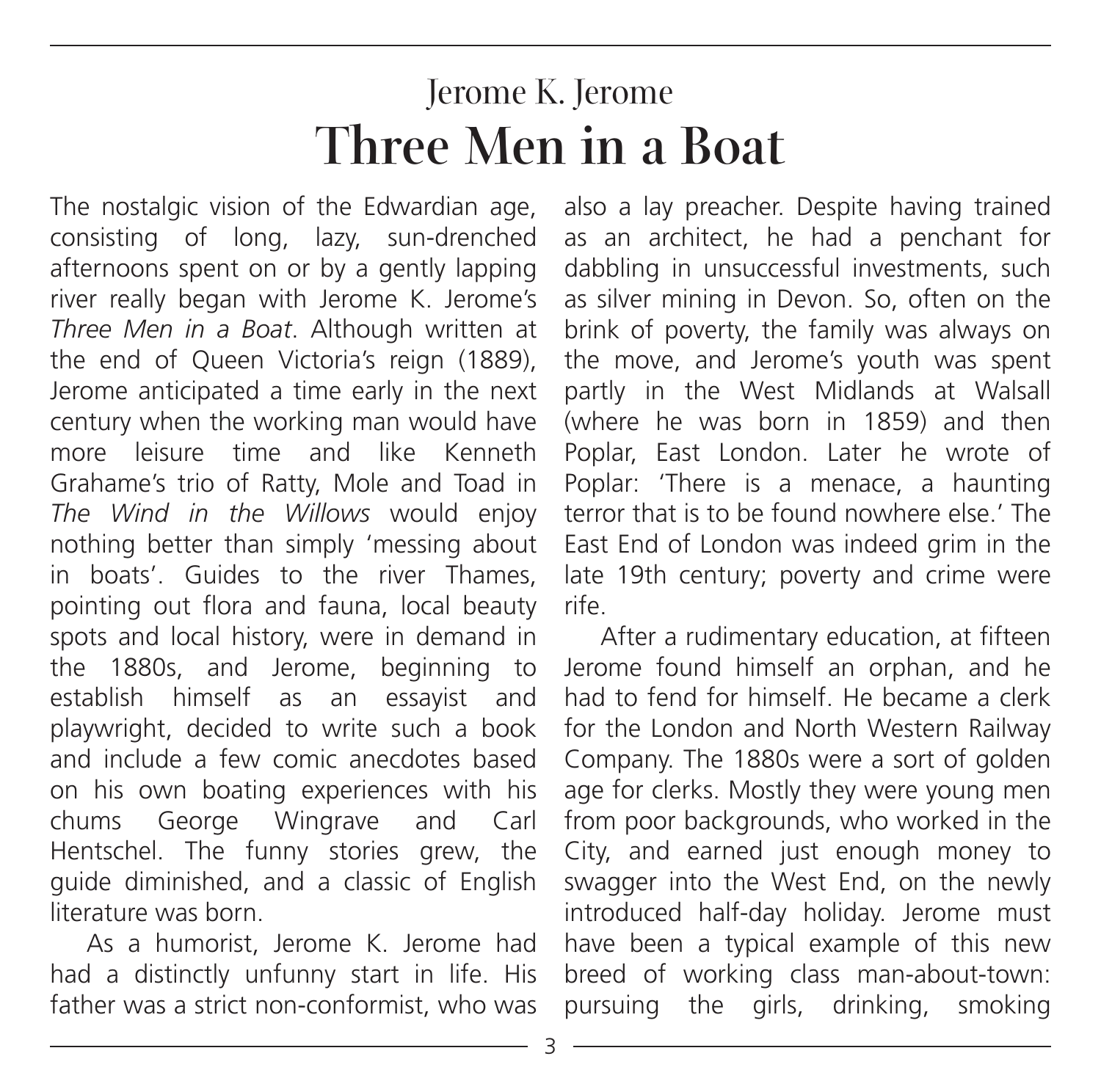(tobacco was a lifelong love of Jerome's), and inventing their own slang for each other, such as 'old man', 'you fat-headed chunk', 'ass', 'dunderhead'. It was a world of joshing, bantering, larking – words that have long since dropped from modern vocabulary. The office clerk with pretensions was ruthlessly impersonated by the musichall star Vest Tilley, but they and their like were to be the backbone of the British Army in World War I – epitomised as 'Tommy Atkins' in patriotic song – naïve, good-natured, stoical and innocent. It is the world of *Three Men in a Boat*.

The three 'chums' are all 'something in the City' and as Jerome points out in the Preface: 'things of flesh and blood – especially George, who weighs about twelve stone'. Jerome characterises himself in the novel, as indeed he did in most of his books, as the affable  $K - an$  all-round good sort of chap, with a touch of hypochondria and a capacity for having a good time. All he requires is: 'A homely home and simple pleasures, one or two friends, worth the name, someone to love and someone to love you, a cat, a dog, and a pipe or two, enough to eat and enough to wear, and a little more than enough to drink; for thirst is a dangerous thing.'

Whilst still a railway clerk, Jerome had

become stage-struck and tried his luck as an actor:

'There comes a time in every one's life when he feels he was born to be an actor. Something within him tells him that he is the coming man, and that one day he will electrify the world…This sort of thing generally takes a man when he is about nineteen, and lasts till he is nearly twenty. But he doesn't know this at the time…I myself caught it in the usual course. I was at the theatre one evening seeing Romeo and Juliet played, when it suddenly flashed across me that that was my vocation. I thought that all acting was making love in tights to pretty women, and I determined to devote my life to it.'

He wrote that in his first book, *On the Stage and Off* (1885), a reminiscence of his brief time before the footlights. He lasted only three years in the theatrical profession, but the experience shaped him as a writer. The set pieces in *Three Men in a Boat* – K's consultation with his doctor, Harris's attempt to sing Gilbert and Sullivan, the visit to the Hampton Court maze, are all essentially theatrical in their construction, and it is not surprising that Jerome had a considerable success as a playwright. His most successful play was *The Passing of the Third Floor Back* produced in 1908, starring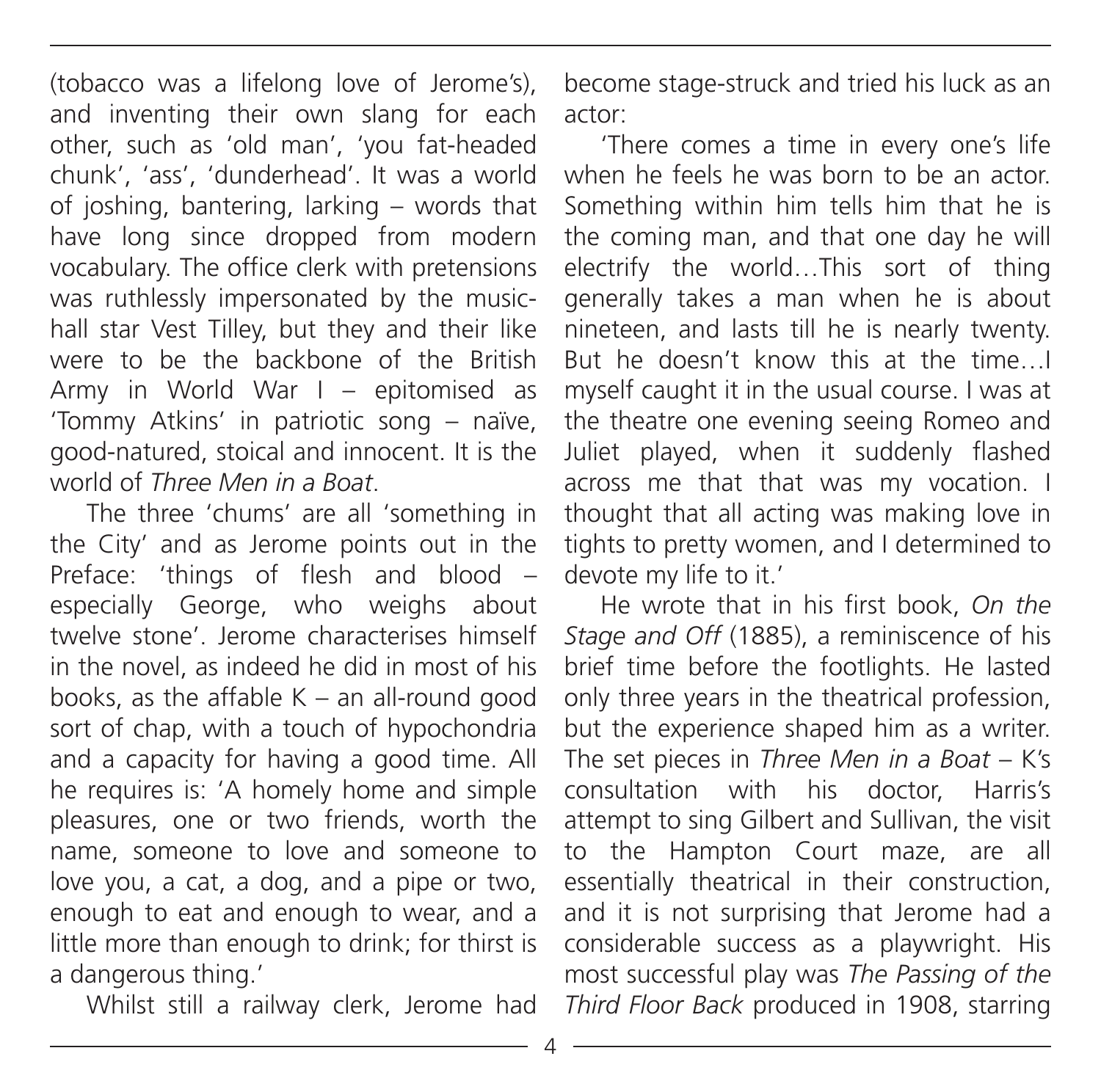the great Sir Johnston Forbes Robertson as the stranger who mysteriously changes the lives of the inhabitants of a seedy boarding house. It suited the tastes of Edwardian London, but today its heavy morality and distinct lack of humour has doomed it for revival. 'I never thought of myself as a humorist' he once wrote, and indeed there is in all his books a thread of morality and homespun sentimental philosophy that threatens to overwhelm the spontaneous comedy in his writing. It is the other side of Jerome, the reflective 'idler' musing over a pipe upon the meaning of life. As K in *Three Men in a Boat* it manifests itself thus:

'…it seems so full of comfort and of strength, the night. In its great presence, our small sorrows creep away, ashamed. The day has been so full of fret and care, and our hearts have been so full of evil and bitter thoughts, and the world has seemed so hard and wrong to us. Then Night, like some great loving mother, gently lays her hand upon our fevered head, and turns our little tear-stained face up to hers, and smiles, and though she does not speak…the pain is gone.'

Jerome was convinced the horrors of living in Poplar as an adolescent had produced in him a tendency towards melancholy. It is therefore not surprising to

find, despite its overall tone of escapism, melancholy moments in *Three Men in a Boat*. The pleasures of boating are interrupted by discovery of the dead body of a woman floating in the Thames: 'It lay very lightly on the water, and the face was sweet and calm. It was not a beautiful face; it was too prematurely aged-looking, too thin and drawn, to be that; but it was a gentle, lovable face, in spite of its stamp of pinch and poverty, and upon it was that look of restful peace that comes to the faces of the sick sometimes when at last the pain has left them.'

In *Three Men in a Boat* such melancholy and sentiment are thankfully passing moments.

After the end of his acting career – 'Could I have lived on laughter and applause I would have gone on,' he wrote – Jerome tried his luck as a penny-a-line journalist, which encouraged his writing talents as he had to write about anything that might contain a scrap of interest, just to eat. His jaunty style appealed to the new young generation of readers who had benefited from the improvements brought in by the 1870 Education Act, and enjoyed reading magazines such as *Tit-bits* and *Comic Cuts* for fun. Jerome hit the mark with *Three Men in a Boat*. It was a

5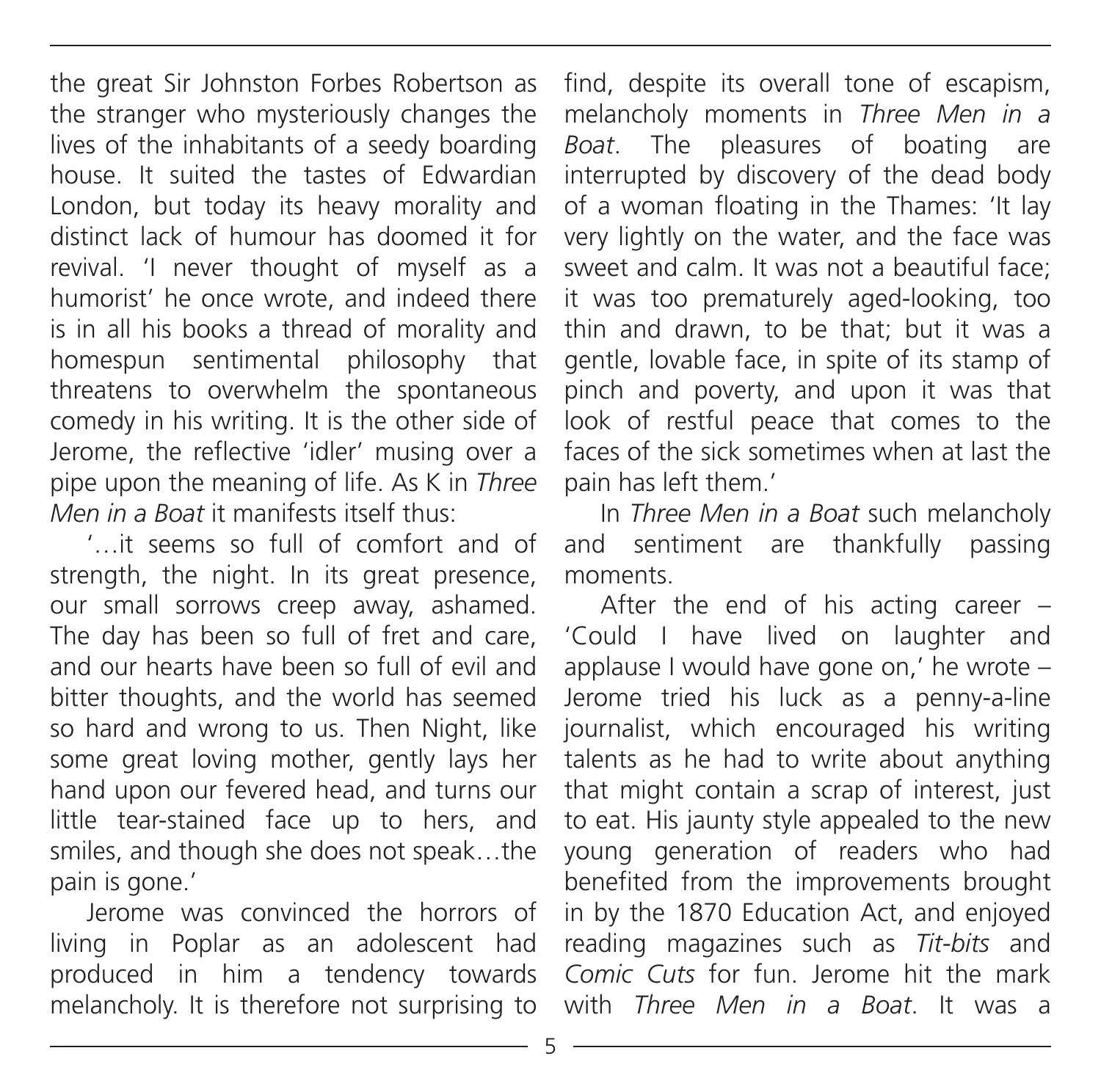phenomenal, worldwide success on its first appearance, a million copies being 'pirated' in America alone. Capitalising on his success, Jerome was a co-founder of a magazine called *The Idler*, which published in England for the first time works by Mark Twain and Bret Harte, and he continued to write novels and plays until his death in 1927.

*Three Men in a Boat* captures in aspic the end of an era, before the horrors of World War I changed people's lives and perceptions for ever. Jerome was an ambulance driver for the French army at Verdun during the First World War. Never afraid to speak his mind in public, the sights he saw on the battlefields of France led him to campaign against the war, and press for a negotiated peace. The success of *Three Men in a Boat* overshadowed this aspect of his life, and it seems he would like to have

been remembered as much for his serious side as his comic. In the author's advertisement to the book he wrote: 'The World has been very kind to this book…I have written books that have appeared to me more clever, books that have appeared to me more humorous. But it is as the author of *Three Men in a Boat (to say nothing of the Dog)* that the public persists in remembering me…'

But his final appraisal at the end of the advertisement shows his true feelings:

'Bad art may succeed for a time and with a limited public; it does not go on extending its circle throughout nearly half a century.'

Jerome was right. Since its publication, 115 years ago, *Three Men in a Boat* has never been out of print.

#### **Notes by David Timson**

### **The music on this recording is taken from the NAXOS catalogue**

| ENGLISH STRING FESTIVAL<br>Capella Istropolitana / Adrian Leaper | 8.550331 |  |
|------------------------------------------------------------------|----------|--|
| ENGLISH STRING MUSIC<br>Bournemouth Sinfonietta / Richard Studt  | 8.550823 |  |
| GEORGE FORMBY Let George Do It                                   | 8.120554 |  |
| <b>Music programmed by Sarah Butcher</b>                         |          |  |